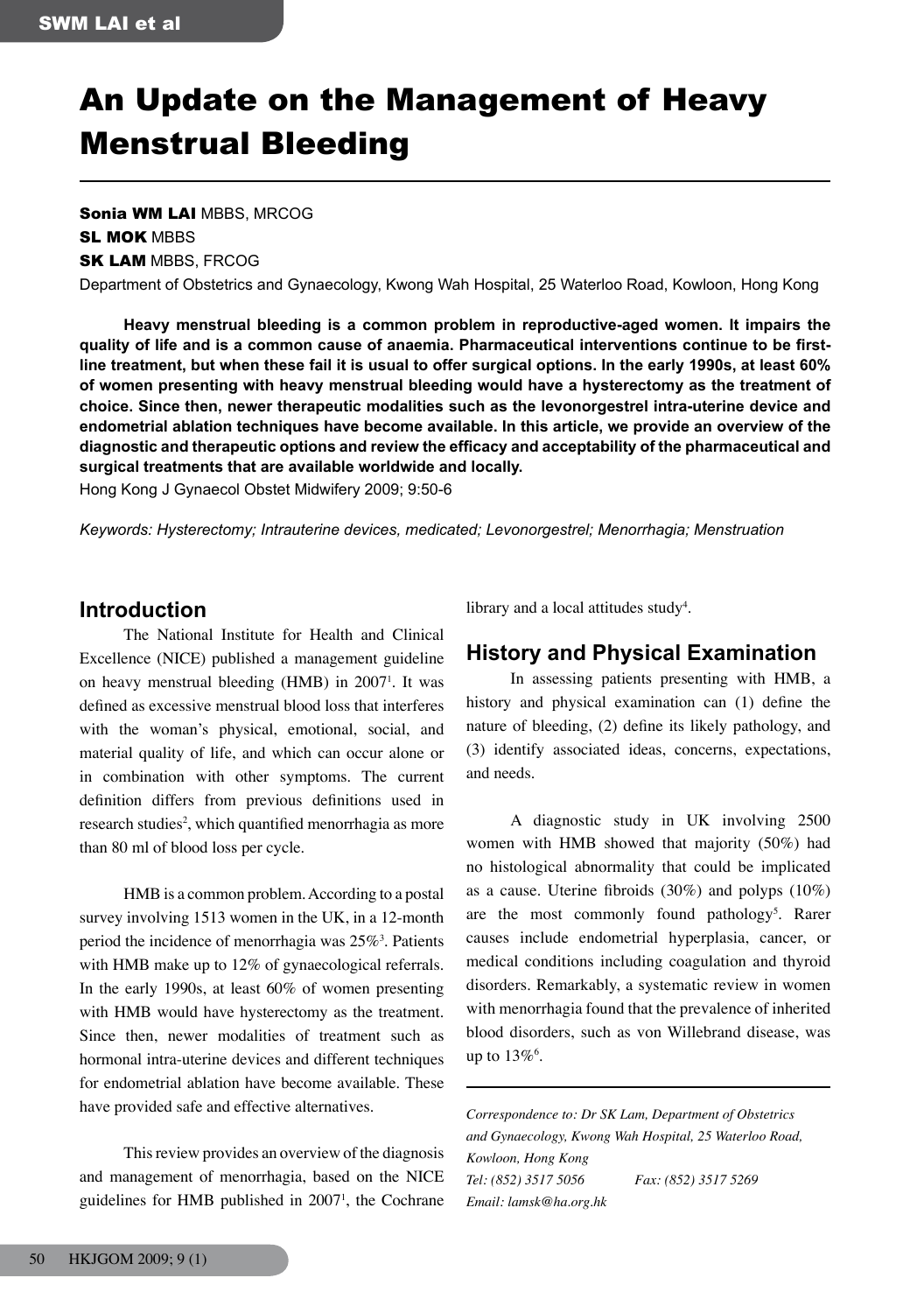## **Investigations**

Investigations should therefore aim to differentiate dysfunctional uterine bleeding from the abovementioned pathologies and assess the impact of HMB on the physical, mental, and social life of the patient. These include:

- 1. Blood tests: a complete blood count can reveal anaemia, and can be used to monitor response to treatment.
- 2. Imaging studies: these are performed when (a) the uterus is palpable abdominally, (b) a pelvic mass is noted on vaginal examination, and (c) medical treatment fails. Pelvic ultrasound should be the first-line imaging modality to detect structural uterine abnormalities. In a previous systematic review<sup>7</sup>, it was shown to have variable sensitivity  $(48-100\%)$  and specificity  $(12-100\%)$ . Notably, saline infusion sonography further improved the detection of pathologies inside the uterine cavity. Magnetic resonance imaging should be reserved for patients in whom ultrasound provided indeterminate results, or when malignancy or adnexal pathology was suspected.
- 3. Endometrial biopsy: this should be undertaken in women aged 40 years or more with treatment failure, persistent intermenstrual bleeding, or to exclude endometrial cancer or atypical hyperplasia. The latter could be encountered in patients who were obese, had polycystic ovary syndrome, and those with a family history of breast or endometrial cancer.
- 4. Hysteroscopy: this is less sensitive than ultrasound in detecting fibroids, but more sensitive in detecting endometrial polyps and endometrial cancer (sensitivity 86%, specificity 99%)<sup>8</sup>. Women often found this procedure 'unpleasant' and in many, the examinations are aborted due to patient discomfort.
- 5. Other tests:
	- Cervical smear should be taken when the woman is due for cervical cancer screening.
	- Tests for coagulation disorders should be considered in women with menorrhagia since menarche, or if there is a suspicious personal or family history.
	- Ferritin level and female hormone levels should not be routinely tested. Thyroid function test should only be carried out when

other features of such disease are present.

## **Treatment**

Iron deficiency anaemia due to HMB should be treated accordingly with iron supplements. According to a local survey, medication was the preferred first-line treatment in 87% of Chinese women with menorrhagia4 . Pharmaceutical treatment can be broadly divided into hormonal and non-hormonal, as shown in Table 1.

Danazol, also known as 17alpha-ethinyl testosterone, and depot progestogen are less commonly used to treat HMB, because of side-effects (virilisation with Danazol and irregular cycles and amenorrhoea with depot-progestogen injections).

The levonorgestrel intra-uterine device (LNG-IUD) releases 20 µg of the drug each day (Fig), and prevents endometrial proliferation and thickening of cervical mucus, and occasionally suppresses ovulation. Mean menstrual blood loss reduction ranges between 71% and 96% when used for 6 months or longer<sup>9</sup>.

In a previous cohort study in Chinese women with HMB, the LNG-IUD was highly acceptable, the main side-effect being prolonged spotting. Efficacy was good and the reduction in menstrual blood loss was up to 95%, when used for up to 6 months<sup>10</sup>. However, only 3% of Chinese women with HMB considered the LNG-IUD as first-line treatment, while 45% would choose it as second-line treatment when other drug therapy failed<sup>4</sup>.

The NICE guideline<sup>1</sup> recommended consideration of pharmaceutical treatment when there was no structural or histological abnormality, or for fibroids less than 3 cm in diameter without cavity distortion. The effectiveness of the LNG-IUD, nonsteroidal anti-inflammatory drugs, tranexamic acid and the combined oral contraceptive pills were similar. However, the LNG-IUD was the preferred treatment option whenever long-term treatment was required, or when the patient opted for long-term reversible contraception. This was also the recommendation of the NICE guideline that advocated its use for at least 12 months.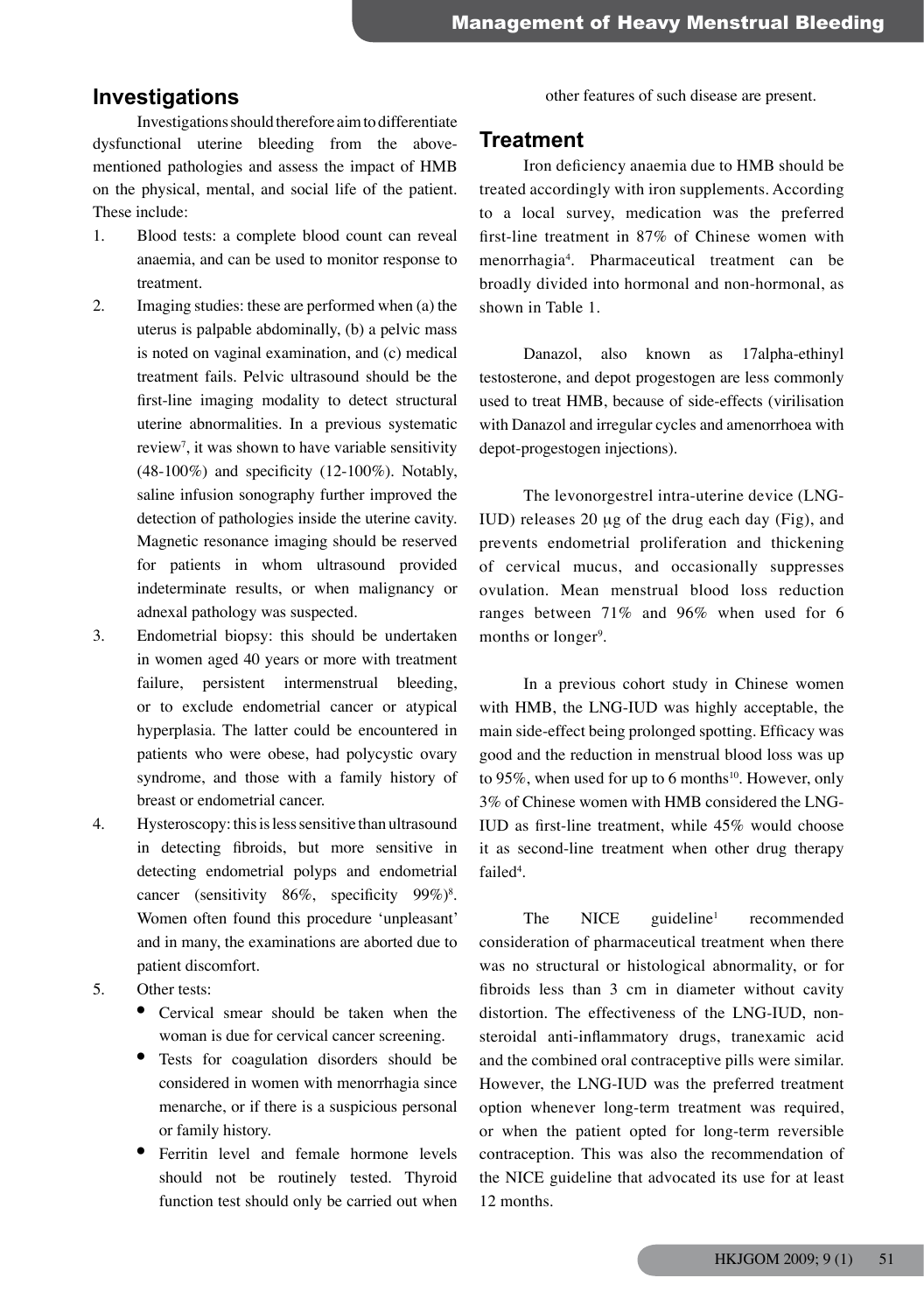| <b>Treatment option</b>                                                                                              | <b>Estimated mean blood</b><br>loss reduction | <b>Remarks</b>                                                                                                                                                                            |
|----------------------------------------------------------------------------------------------------------------------|-----------------------------------------------|-------------------------------------------------------------------------------------------------------------------------------------------------------------------------------------------|
| Non-hormonal                                                                                                         |                                               |                                                                                                                                                                                           |
| Tranexamic acid $(2.0-4.5 g)$ daily for<br>4-7 days per cycle)                                                       | 34-59% over 2-3 cycles                        | No reports of deep vein thrombosis                                                                                                                                                        |
| Non-steroidal anti-inflammatory<br>drugs                                                                             | $20 - 49\%$                                   | Evidence lacking for efficacy in presence of<br>fibroids                                                                                                                                  |
| Hormonal                                                                                                             |                                               |                                                                                                                                                                                           |
| Combined oral contraceptive pills<br>$(30 \mu g)$ estradiol and 150 $\mu g$<br>levonorgestrel for 21 days per cycle) | 43%                                           | Provide contraception as well                                                                                                                                                             |
| Norethisterone 15 mg per day from<br>D5-26 of each cycle when used long<br>term (at least 3 months)                  | 83%                                           | Requires a long course regimen rather than<br>luteal phase progestogen alone<br>Limited by tolerability                                                                                   |
| Gonadotrophin releasing hormone<br>analogues                                                                         | Significantly                                 | 89% amenorrhoea<br>Reduction in size of fibroids<br>Limited by side-effects<br>Add-back therapy prevents adverse effects,<br>does not affect efficacy                                     |
| Levonorgestrel releasing intrauterine<br>device                                                                      | 71-96% when used for 6<br>months or longer    | Main side-effects being prolonged spotting<br>Low acceptance rate for the first-line treatment<br>An option when long-term treatment or<br>reversible method of contraception is required |

#### **Table 1. Pharmaceutical treatment options**

# **Surgical Options**

Surgical options for treating HMB may or may not entail hysterectomy. Non-hysterectomy surgery includes: endometrial ablation, myomectomy, and uterine artery embolisation in the presence of fibroids. Surgery, especially hysterectomy, was shown to reduce menstrual bleeding at 1 year more effectively than medical treatments, but conferred no advantage in terms of quality of life compared to the LNG-IUD.

Data from a previous randomised study showed that the LNG-IUD and endometrial ablation had similar efficacy in reducing menstrual blood  $loss<sup>11</sup>$ . However, a local randomised study in Chinese women with menorrhagia yielded a higher success rate using endometrial ablation than the LNG-IUD. The former also conferred a perception of better general and mental health<sup>12</sup>. Compared to oral medications, endometrial resection was significantly more effective in controlling bleeding and less likely to cause side $effects<sup>13</sup>$ .



*Figure. The physical structure of the levonorgestrel intra-uterine device; 20 µg of levonorgestrel is released daily*

# **Non-hysterectomy Surgery**

Endometrial ablation aims to destroy the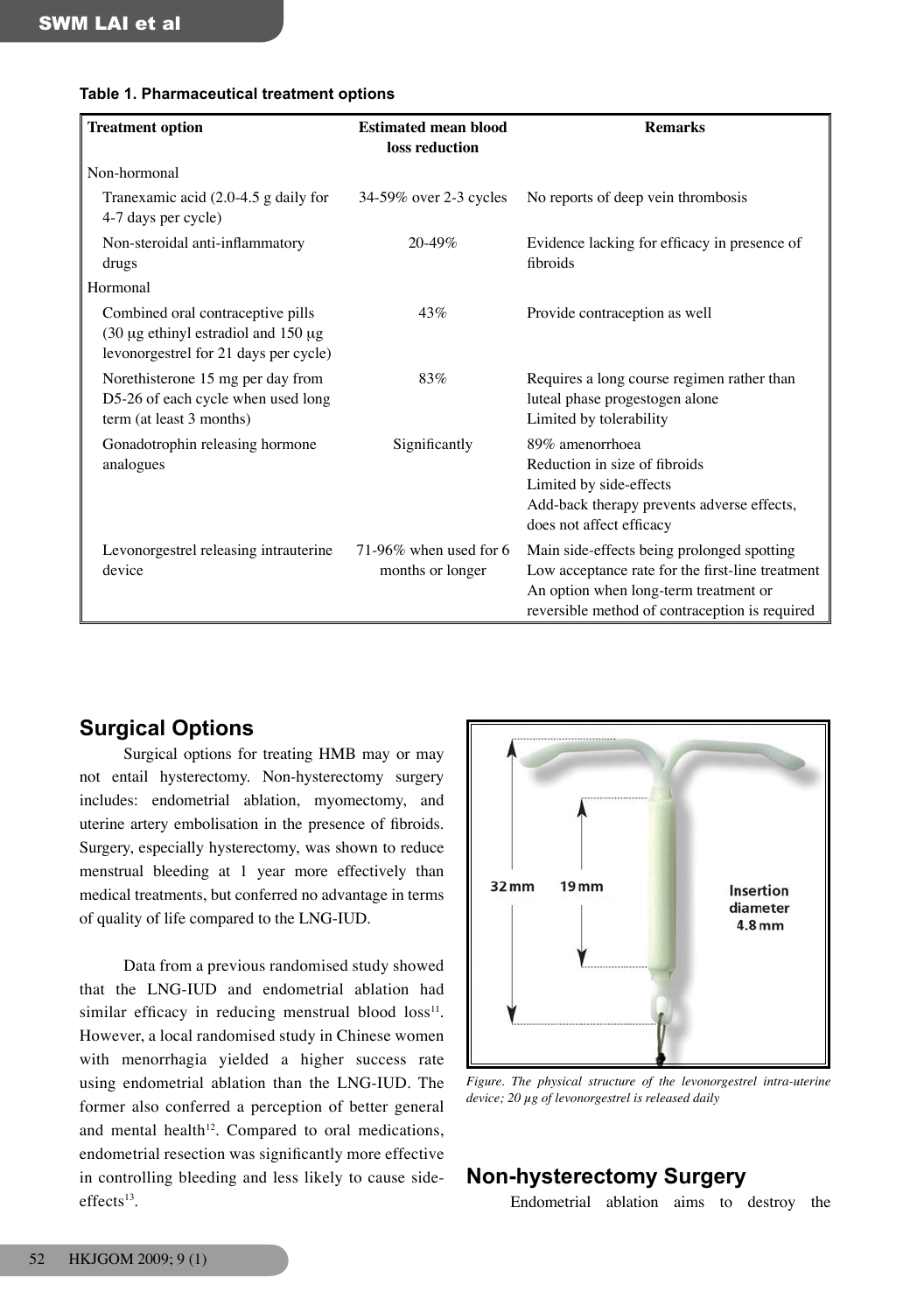#### **Table 2. Different endometrial ablation techniques**

| <b>First-generation</b>   | Second-generation         |
|---------------------------|---------------------------|
| - Rollerball endometrial  | - Impedance-controlled    |
| ablation                  | bipolar radiofrequency    |
| - Transcervical resection | ablation                  |
| of the endometrium        | - Thermal balloon         |
|                           | endometrial ablation      |
|                           | - Microwave endometrial   |
|                           | ablation                  |
|                           | - Endometrial cryotherapy |
|                           | - Free fluid thermal      |
|                           | endometrial ablation      |

endometrium along with the superficial layer of the myometrium, thereby reducing or stopping menstrual loss.

First-generation ablative techniques required hysteroscopic guidance (Table 2). They were associated with longer operating times, higher risk of fluid overload, uterine perforation, cervical lacerations, and haematometra, compared to secondgeneration ablation techniques. Overall, the success rates and complication profiles of newer techniques compare favourably with transcervical resection of the endometrium, but are associated with higher rates of equipment failure. Second-generation techniques are suitable for women who have a uterus that is not greatly enlarged and devoid of large fibroids that distort the cavity<sup>14</sup>.

In the MISTLETOE study<sup>15</sup>, it was shown that techniques of endometrial destruction, namely by laser, loop diathermy, rollerball and radiofrequency ablation were associated with low morbidity and mortality.

Endometrial ablation provides a safe and effective alternative to hysterectomy. While the latter was less invasive, of shorter duration, involved faster recovery and shorter hospital stays, hysterectomy conferred more improvement in HMB and satisfaction rates that lasted up to 4 years. Patients should continue reliable contraception after endometrial ablation<sup>16</sup>.

In women who have completed their families,

and whose quality of life was severely affected by HMB, endometrial ablation may have a role as a firstline treatment and should be considered in patients with a normal uterus or fibroids of less than 3 cm in diameter. According to a local survey however, only 3% of Chinese women with HMB consider endometrial ablation as their first-line treatment<sup>4</sup>. In Hong Kong, several secondgeneration endometrial ablation techniques were used (thermal balloon, microwave endometrial ablation and impedance-controlled bipolar radiofrequency ablation). None of these were very popular and only the impedancecontrolled bipolar radiofrequency ablation (Novasure) is in use now.

# **Hysterectomy**

Hysterectomy has been the traditional surgical treatment for HMB. However, it is associated with significant morbidity and occasionally mortality. In a local study involving 200 Chinese women, none of them preferred hysterectomy as the first-line treatment. Even if medical therapy failed, only 5% would prefer hysterectomy<sup>4</sup>.

Hysterectomy should be considered only when (1) other treatment options have failed, (2) there is a wish for amenorrhoea, and (3) the woman no longer wishes to retain her uterus and fertility, and has been fully informed of risks and alternatives.

#### *Surgical Approach*

Hysterectomy can be performed abdominally, vaginally, or laparoscopically. The abdominal approach (AH) was the traditional one for gynaecological malignancy, when other pelvic pathology (endometriosis or adhesions) was present, or in the context of an enlarged uterus. The vaginal approach (VH) was originally used only for prolapse. However, the latter has become more widely used for menstrual abnormalities, such as dysfunctional uterine bleeding, provided the uterus is not grossly enlarged<sup>17</sup>.

Hysterectomy can also be undertaken laparoscopically. Depending on the part of operation being performed laparoscopically, it is further subcategorised into three types $18$ :

(1) Laparoscopic-assisted vaginal hysterectomy is where part of the hysterectomy is performed laparoscopically and part vaginally, but the former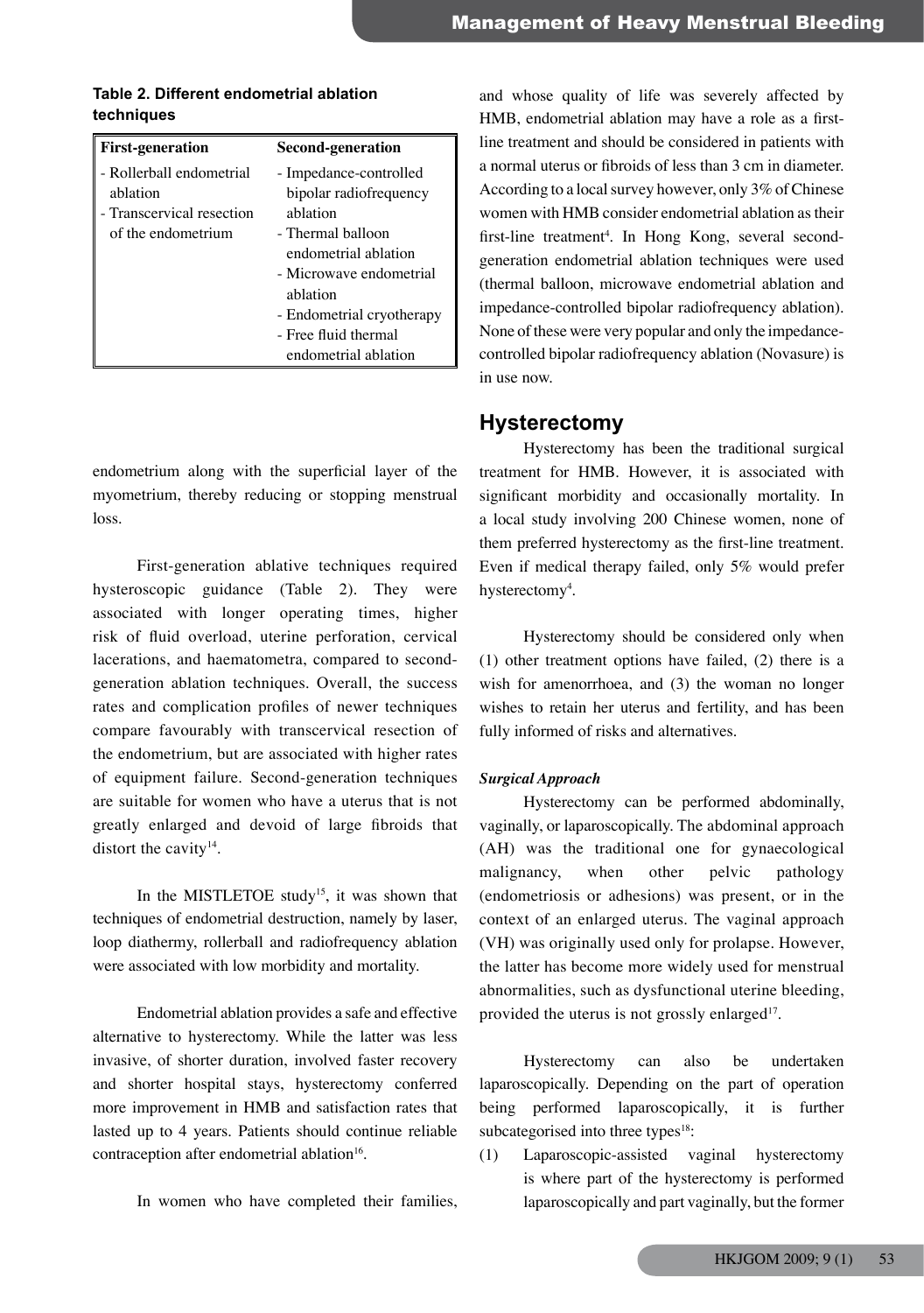component of the operation does not involve division of the uterine vessels.

- (2) Laparoscopic hysterectomy (LH) in which uterine vessels are ligated via the laparoscope, and part of the operation is performed vaginally.
- (3) Total LH is where the entire operation (including suturing of the vaginal vault) is performed laparoscopically, and there is no vaginal component.

When performed laparoscopically, hysterectomy requires greater surgical expertise. Its main advantages are that it facilitates: (1) the diagnosis and treatment of other pelvic diseases, such as endometriosis, (2) adnexal surgery, including the removal of the ovaries, (3) securing intraperitoneal haemostasis, and (4) more rapid recovery from surgery compared to AH<sup>19</sup>.

Individual assessment is essential when deciding the route of hysterectomy. The following factors need to be taken into account: (a) presence of other gynaecological conditions or disease, (b) uterine size, presence and size of uterine fibroids, (c) mobility and descent of the uterus, (d) size and shape of the vagina, and (e) history of previous surgery.

When technically feasible, VH should be performed in preference to AH, because of more rapid recovery and fewer postoperative febrile episodes. Where VH is not possible, LH has some advantages over AH (including less operative blood loss, more rapid recovery, fewer febrile episodes, as well as fewer wound or abdominal wall infections). However, these advantages are offset by longer operating times, and more bladder and ureteric injuries. In one study, there were no advantages of LH over VH, and the former took longer<sup>17</sup>. Under circumstances such as morbid obesity, or the need for oophorectomy during VH, the laparoscopic approach should be considered whenever appropriate expertise is available.

#### *Total Versus Subtotal Hysterectomy*

When hysterectomy is opted for both the total (removal of the uterus and the cervix) and subtotal (removal of the uterus and preservation of the cervix), operations should be discussed with the patient.

Subtotal hysterectomy is significantly faster,

blood loss and postoperative febrile morbidity are reduced, but ongoing cyclical vaginal bleeding is more likely for up to a year after surgery<sup>20</sup>. One rationale for total as opposed to subtotal hysterectomy is to avoid the risk of cervical cancer, as the cervix is also removed. The risk of cervical cancer in women who have had subtotal hysterectomy is fairly low. According to a Danish study, the risk of cancer in the cervical stump of patients undergoing subtotal hysterectomy was low and not higher than that of the general population<sup>21</sup>. Moreover, this risk of cervical stump cancer is not an issue for women in countries that have routine cervical screening programmes. Nevertheless, it may be prudent to advise against subtotal hysterectomy in women with a history of high-grade cervical lesions, a fear of developing cervical cancer, or cervical cancer screening that is not up to date or unlikely to occur regularly<sup>20</sup>.

#### *Removal of Ovaries (Oophorectomy) with Hysterectomy*

Removal of healthy ovaries at the time of hysterectomy should not be undertaken unless explicitly requested and consented to<sup>1</sup>. Whether to perform a prophylactic bilateral oophorectomy at the time of a hysterectomy in premenopausal women, is currently at the discretion of the clinician and not based on evidence from randomised controlled studies. The benefits or harmful effects of bilateral oophorectomy remain unclear. Therefore this option should be approached with great caution. Due consideration should be given to the individual's baseline risk of developing breast or ovarian cancer, coronary heart disease, and osteoporotic hip fracture<sup>22</sup>. Women with a significant family history of breast or ovarian cancer should be referred for genetic counselling prior to opting for oophorectomy. If removal of ovaries is being considered, the impact on well-being, and the possible need for hormone replacement therapy should also be discussed<sup>1</sup>.

The choice of surgical treatment should be jointly decided by the woman and her clinician, and made after informed discussion about outcomes, the relative benefits and possible disadvantages, and viewed in the context of all other treatment options.

## **Conclusion**

Heavy menstrual bleeding is a common gynaecological condition. Given the large number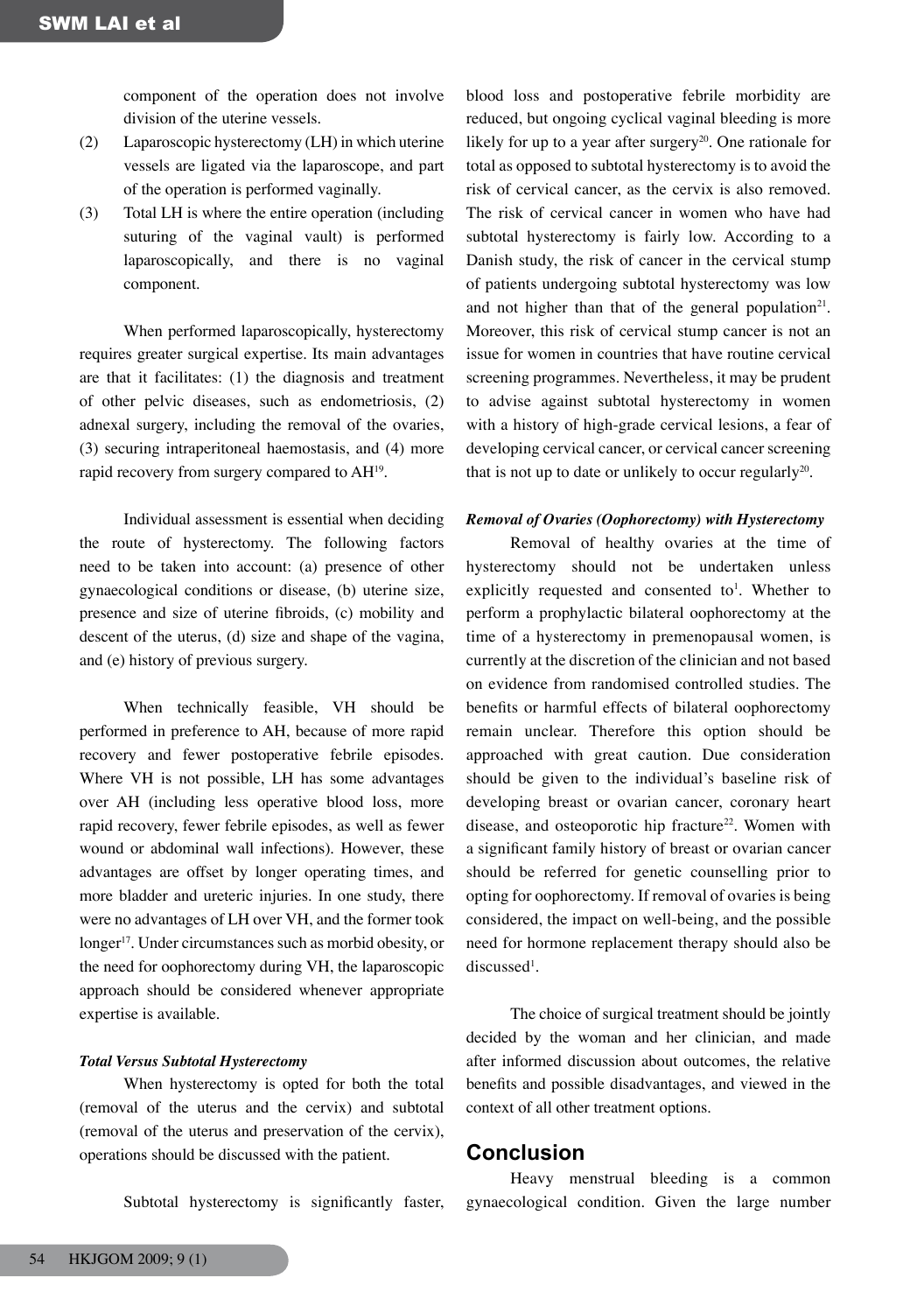of treatment modalities available for this condition, gynaecologists should discuss the most suitable options with the patient and her relatives. Such discussion should take into account the patient's wish, the cause

and severity of the menorrhagia, and the likely response to alternative treatments. Non-surgical treatment should always be considered first before resorting to surgery.

# **References**

- 1. NICE guideline 44. Heavy menstrual bleeding 2007. *National Institute for Health and Clinical Excellence*, 2007.
- 2. Prentice A. Fortnightly review. Medical management of menorrhagia. *BMJ* 1999; 319:1343-5.
- 3. Shapley M, Jordan K, Croft PR. An epidemiological survey of symptoms of menstrual loss in the community. *Br J Gen Pract* 2004; 54:359-63.
- 4. Leung PL, Ng PS, Tam WH, Yuen PM. Preference on the treatments for menorrhagia in Hong Kong Chinese women. *Gynecol Obstet Invest* 2005; 59:97- 101.
- 5. Nagele F, O'Connor H, Davies A, et al. 2500 Outpatient diagnostic hysteroscopies. *Obstet Gynecol* 1996; 88:87- 92.
- 6. Shankar M, Lee CA, Sabin CA, et al. von Willebrand disease in women with menorrhagia: a systematic review. *BJOG* 2004; 111:734-40.
- 7. Farquhar C, Ekeroma A, Furness S, et al. A systematic review of transvaginal ultrasonography, sonohysterography and hysteroscopy for the investigation of abnormal uterine bleeding in premenopausal women. *Acta Obstet Gynecol Scand* 2003; 82:493-504.
- 8. Clark TJ, Voit D, Gupta JK, et al. Accuracy of hysteroscopy in the diagnosis of endometrial cancer and hyperplasia: a systematic quantitative review. *JAMA* 2002; 288:1610-21.
- 9. Stewart A, Cummins C, Gold L, et al. The effectiveness of the levonorgestrel-releasing intrauterine system in menorrhagia: a systematic review. *BJOG* 2001; 108:74- 86.
- 10. Tang GW, Lo ST. Levonorgestrel intrauterine device in the treatment of menorrhagia in Chinese women: efficacy versus acceptability. *Contraception* 1995; 51:231-5.
- 11. Istre O, Kittelsen N. A randomised study comparing levonorgestrel intra-uterine system (LNG IUS) and

TCRE in the treatment of menorrhagia. *Gynaecol Endosc* 1997; 6(Suppl 2):S42.

- 12. Tam WH, Yuen PM, Shan Ng DP, et al. Health status function after treatment with thermal balloon endometrial ablation and levonorgestrel intrauterine system for idiopathic menorrhagia: a randomized study. *Gynecol Obstet Invest* 2006; 62:84-8.
- 13. Marjoribanks J, Lethaby A, Farquhar C. Surgery versus medical therapy for heavy menstrual bleeding. *Cochrane Database Syst Rev* 2006; (2):CD003855.
- 14. Lethaby A, Hickey M, Garry R. Endometrial destruction techniques for heavy menstrual bleeding. *Cochrane Database Syst Rev* 2005; (4):CD001501.
- 15. Overton C, Hargreaves J, Maresh M. A national survey of the complications of endometrial destruction for menstrual disorders: the MISTLETOE study. Minimally Invasive Surgical Techniques— Laser, EndoThermal or Endorescetion. *BJOG* 1997; 104:1351-9.
- 16. Lethaby A, Shepperd S, Cooke I, et al. Endometrial resection and ablation versus hysterectomy for heavy menstrual bleeding. *Cochrane Database Syst Rev* 2000; (2):CD000329.
- 17.Johnson N, Barlow D, Lethaby A, et al. Surgical approach to hysterectomy for benign gynaecological disease. *Cochrane Database Syst Rev* 2006; (2): CD003677.
- 18. Reich H, Roberts L. Laparoscopic hysterectomy in current gynaecological practice. *Rev Gynaecol Pract* 2003; 3:32-40.
- 19. Garry R. Towards evidence-based hysterectomy. *Gynaecol Endosc* 1998; 7:225-33.
- 20. Lethaby A, Ivanova V, Johnson NP. Total versus subtotal hysterectomy for benign gynaecological conditions. *Cochrane Database Syst Rev* 2006; (2): CD004993.
- 21. Storm HH, Clemmensen IH, Manders T, et al. Supravaginal uterine amputation in Denmark 1978-